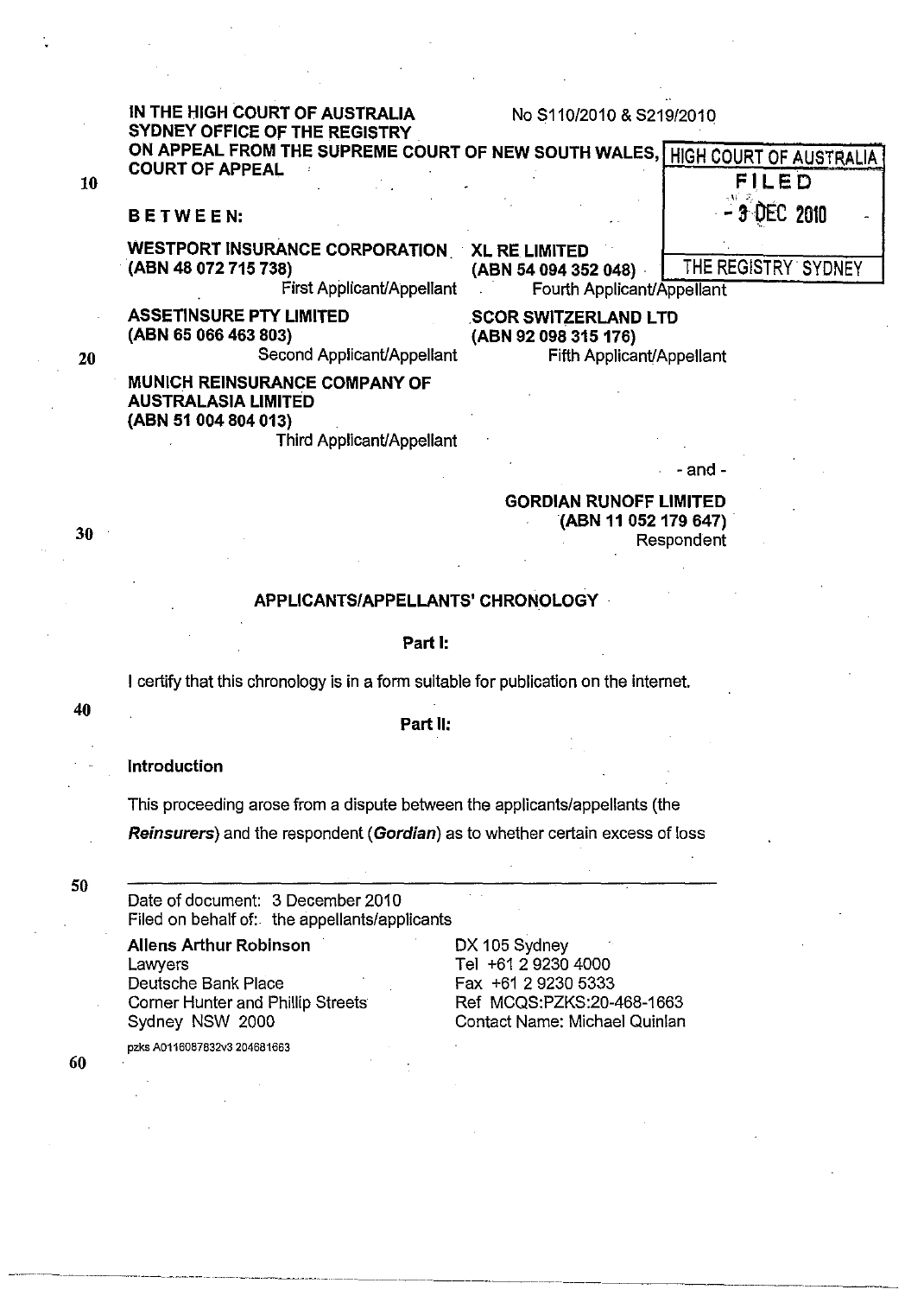reinsurance treaties (the Reinsurance Treaties) apply to a Directors & Officers (D&O) liability run off policy written by Gordian for FAI Insurance Limited (FAI) (the FAI Policy).

#### 10

20

The Reinsurance Treaties were written over three layers by the Reinsurers and The Copenhagen Reinsurance Company Limited (ABN 99 070 671 948) (Copenhagen Re), which has since withdrawn from the proceeding, as follows:

| <b>Layar</b>                                 | Reinsurers                 |     |
|----------------------------------------------|----------------------------|-----|
| \$10 million in excess of \$10 million       | First applicant/appellant  | 40% |
| reinsurance layer<br>(\$10m x\$ \$10m layer) | Second applicant/appellant | 30% |
|                                              | Third applicant/appellant  | 15% |
|                                              | Fourth applicant/appellant | 15% |
| \$5 million in excess of \$5 million         | First applicant/appellant  | 40% |
| reinsurance layer                            | Second applicant/appellant | 30% |
| $$5m$ xs \$5m layer)                         | Copenhagen Re              | 20% |
|                                              | Fifth applicant/appellant  | 10% |
| \$3 million in excess of \$2 million         | First applicant/appellant  | 40% |
| reinsurance layer                            | Second applicant/appellant | 30% |
| $$3m \times $2m \text{ layer}$$              | Copenhagen Re              | 20% |
|                                              | Fifth applicant/appellant. | 10% |

The \$10m xs \$10m layer replaced an earlier \$10 million in excess of \$10 million excess of loss reinsurance treaty written in part by the first and second applicants/appellants for Gordian (the Expiring Treaty).

Set out below are the principal events relevant to the writing of the Expiring Treaty, the FAI Policy, the \$10m xs \$10m layer and the \$5m xs \$5m and \$3m xs \$2m . layers, and subsequent events leading to the litigation.

pzks A0116087832v3 204661663

30

40

50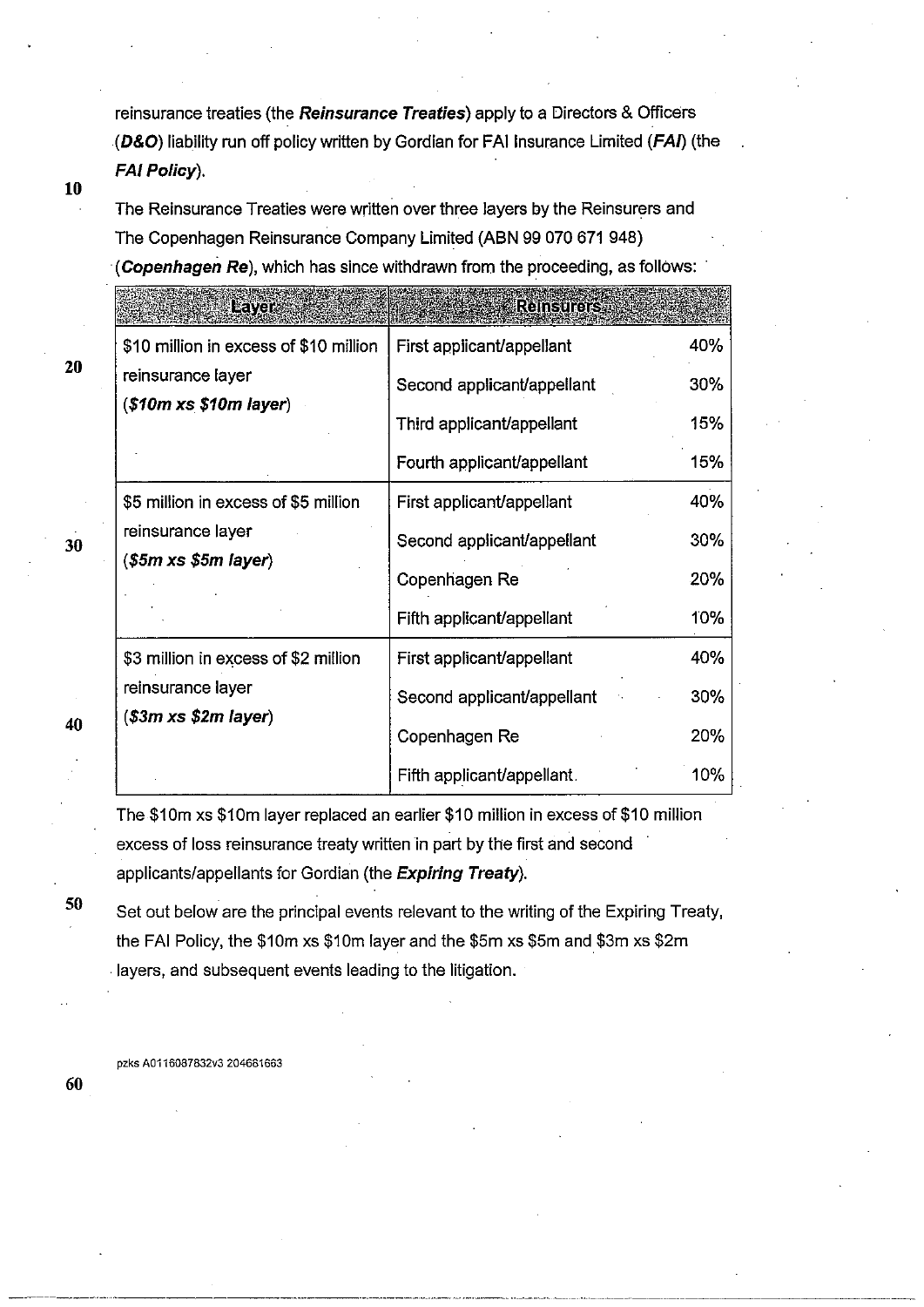## The writing of the Expiring Treaty

| 10 | No. | Date     | Event                                                                                                                                                                                                                                                                                                                                                                                                            | <b>Appeal Book</b><br>Reierree |
|----|-----|----------|------------------------------------------------------------------------------------------------------------------------------------------------------------------------------------------------------------------------------------------------------------------------------------------------------------------------------------------------------------------------------------------------------------------|--------------------------------|
| 20 | 1.  | 31.12.97 | Ms Margot Rathbone (nee Beyersdorf) of the<br>first applicant/appellant faxed a placing slip<br>for the Expiring Treaty to Mr Rob Porter of<br>Fleming Insurance Brokers Limited (then<br>reinsurance brokers for Gordian). The<br>placing slip had been stamped by the first and<br>second Reinsurers among others. The<br>Expiring Treaty incepted on 1 January 1998<br>and was to expire on 31 December 1998. | AB1:399                        |
| 30 | 2.  | 28.10.98 | Ms Rathbone signed the treaty wording for<br>the Expiring Treaty on behalf of the first<br>applicant/appellant.                                                                                                                                                                                                                                                                                                  | AB1:465                        |

The writing of the FAI Policy

|    | No | <b>Date</b> | <b>Events</b>                                                                                                                                                                                                                                          | <b>Appeal Book</b><br>Releience |
|----|----|-------------|--------------------------------------------------------------------------------------------------------------------------------------------------------------------------------------------------------------------------------------------------------|---------------------------------|
| 40 | 3. | 23.09.98    | Mr Rodney Adler of FAI notified the Australian<br>Stock Exchange that the Adler family had<br>sold 45 million FAI shares to HIH Winterthur<br>International Holdings Limited (HIH) with a<br>view to HIH acquiring all of the share capital<br>of FAI. | AB1:452<br>Award [3]<br>(AB1:3) |
| 50 | 4. | 28.10.98    | Mr Ewen McKay of FAI wrote to Mr James<br>Walker of Aon Professional Services (Aon)<br>asking him, in light of the likely takeover of<br>FAI by HIH, to investigate the options<br>available to the Board of Directors of FAI for                      | AB1:483                         |

pzks A0116087832v3 204681663

50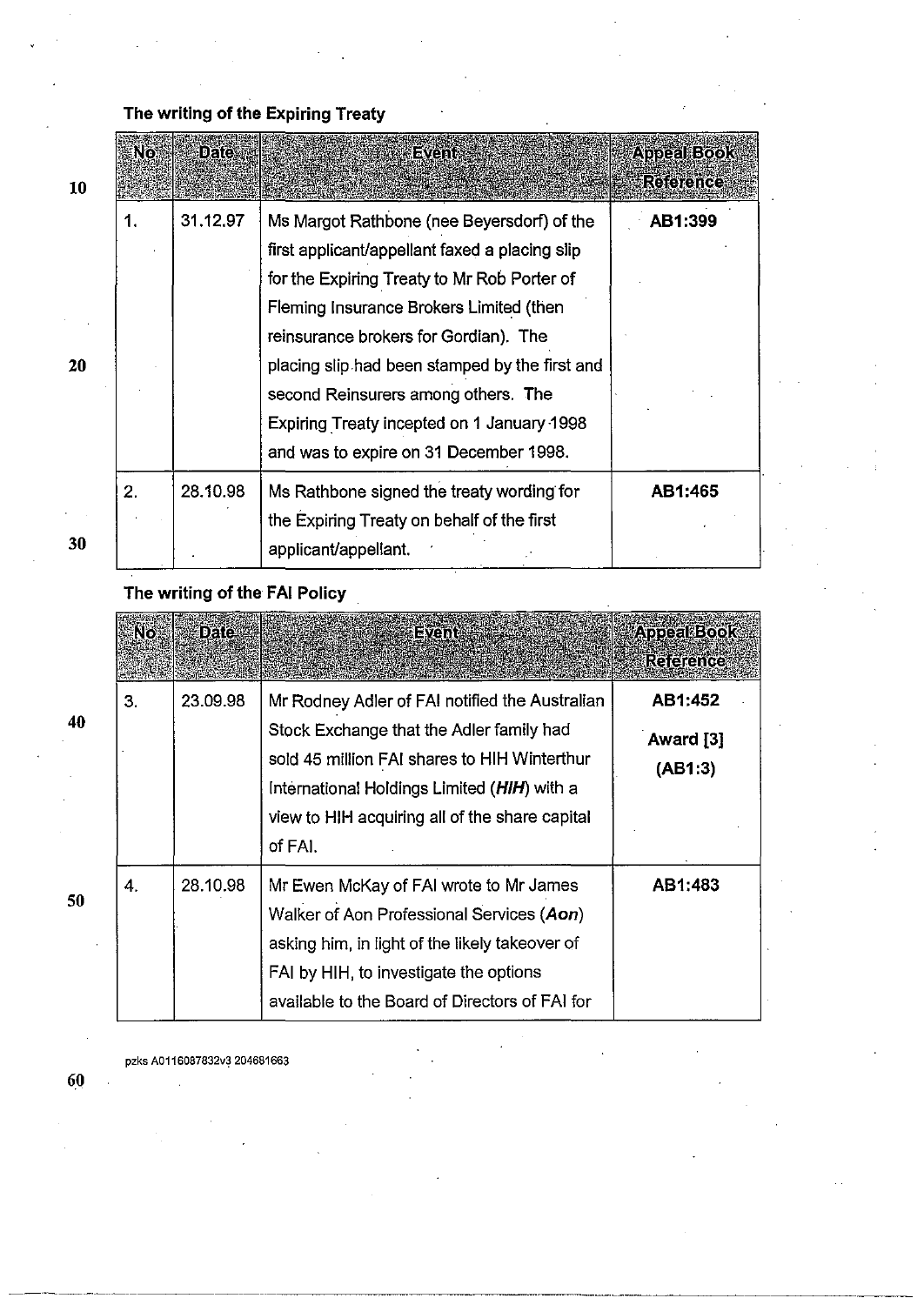|     | ongoing D&O liability run off cover, including<br>the option of a multi-year deal.                                                                                                                                                        |                                 |
|-----|-------------------------------------------------------------------------------------------------------------------------------------------------------------------------------------------------------------------------------------------|---------------------------------|
| 5.  | 30.10.98<br>Ms Karen Ware of Aon wrote to Mr Malcolm<br>Fletcher of Gordian asking him for preliminary<br>comments following FAI's proposed sale and<br>their D&O liability insurance being placed into<br>run-off.                       | AB1:489<br>Award [4]<br>(AB1:3) |
| 6.  | 04.11.98<br>Mr Walker of Aon wrote to Mr McKay of FAI,<br>stating: "we have had initial discussions<br>with the current underwriter who had agreed<br>in principle that a "run-off" program for a five<br>year period can be negotiated." | AB1:491                         |
| 7.  | 12.11.98,<br>Correspondence passed between Mr Walker<br>13.11.98<br>of Aon and Mr Fletcher of Gordian in relation<br>to a proposed 5-year D&O liability run off<br>cover to be written by Gordian for FAI.                                | AB1:493,<br>AB1:498             |
| 8.  | 19.11.98<br>Mr Fletcher of Gordian faxed to Mr Walker of<br>Aon two proposed placing slips - one for 5-<br>year D&O liability run off policy and one for an<br>annual D&O liability run off policy for 5 years.                           | AB2:501                         |
| 9.  | 11.12.98<br>Mr McKay of FAI wrote to Mr Walker of Aon,<br>stating: " I can advise that you are instructed<br>to proceed with the placement of Option 1<br>(i.e. 5 year policy with current insurers)."                                    | AB2:508                         |
| 10. | 14.12.98<br>Mr Walker of Aon sent a copy of Mr McKay's<br>fax to Mr Fletcher of Gordian.                                                                                                                                                  | AB2:506<br>Award [7]<br>(AB1:4) |
| 11. | Mr Walker of Aon wrote to Mr Fletcher of<br>23.12.98<br>Gordian in relation to a proposed 7-year D&O                                                                                                                                      | AB2:564                         |

pzks A0116087832v3 204681663

60

 $\mathcal{L}_{\mathcal{A}}$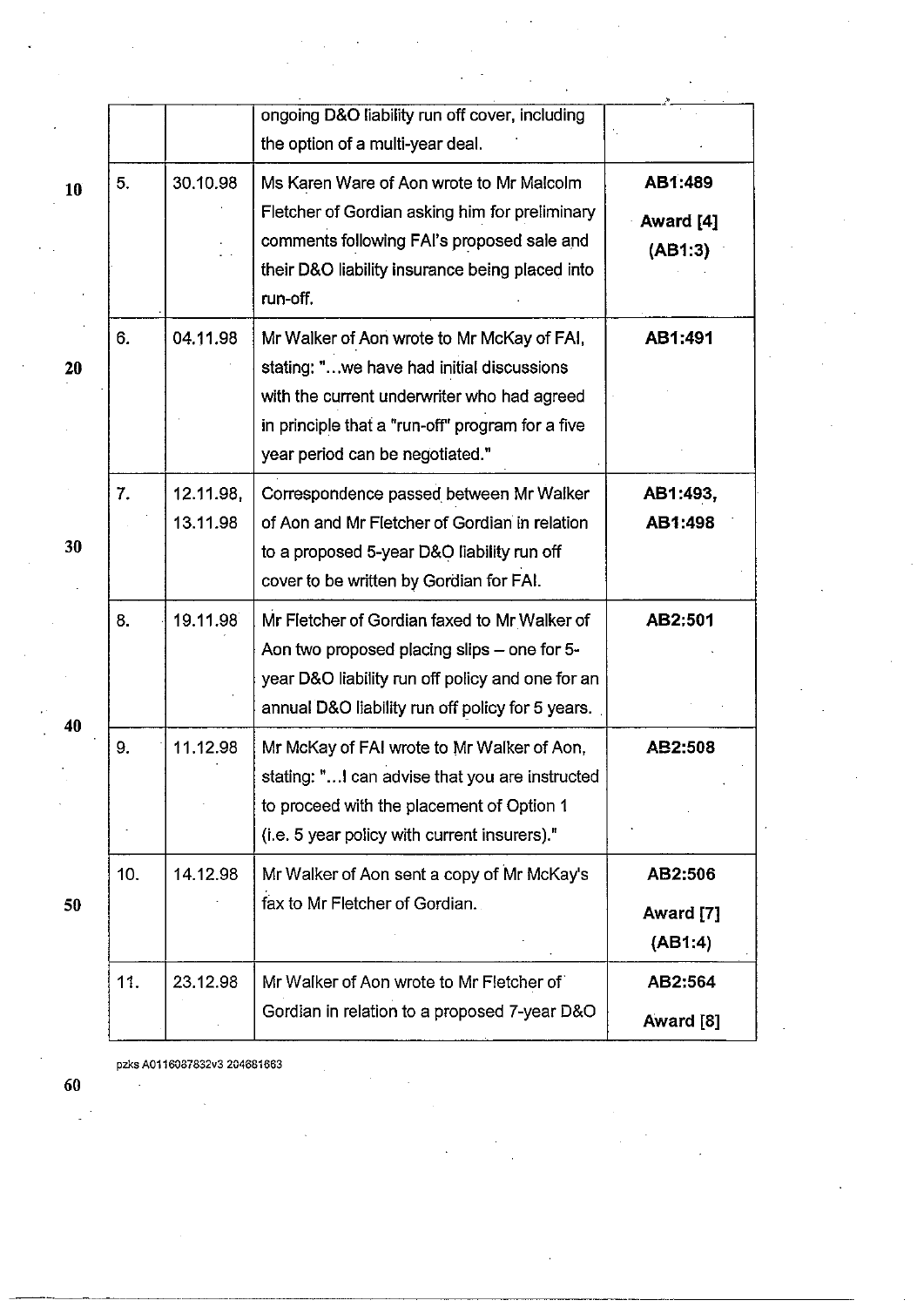|    |     |          | liability run off cover to be written by Gordian<br>for FAI.                                                                                                   | (AB1:4)                         |
|----|-----|----------|----------------------------------------------------------------------------------------------------------------------------------------------------------------|---------------------------------|
| 10 | 12. | 23.12.98 | Mr Fletcher of Gordian faxed to Mr Walker of<br>Aon a placing slip stamped on behalf of<br>Gordian for the FAI Policy, which was to be<br>for a 7-year period. | AB2:567<br>Award [8]<br>(AB1:4) |
| 20 | 13. | 23.02.00 | The policy wording for the FAI Policy was<br>signed on behalf of Gordian. The FAI Policy<br>incepted on 31 May 1999 and was to expire<br>on 31 May 2006.       | AB2:917                         |

 $\hat{\mathbf{v}}$ 

## The writing of the \$10m xs \$10m layer

|    | Ñõ  | <b>Date</b> | Event                                                                                                                                                                                 | <b>Appeal Book</b><br><b>Reference</b>  |
|----|-----|-------------|---------------------------------------------------------------------------------------------------------------------------------------------------------------------------------------|-----------------------------------------|
| 30 | 14. | 15.12.98    | Mr Fletcher of Gordian wrote to Mr Peter<br>Harmer of Aon Re Worldwide (Aon Re) in<br>relation to the renewal of the Expiring Treaty.                                                 | AB2:511<br>Award [22]<br>(AB1:5)        |
| 40 | 15. | 19.12.98    | Ms Rathbone of the first applicant/appellant<br>had a discussion with Mr Giles Fox of Aon Re<br>in relation to the renewal of the Expiring<br>Treaty.                                 | AB2:544                                 |
|    | 16. | 21.12.98    | Mr Fox of Aon Re faxed a copy of<br>Mr Fletcher's letter of 15 December 1998 to<br>Ms Rathbone of the first applicant/appellant.                                                      | AB2:548<br><b>Award [25]</b><br>(AB1:6) |
| 50 | 17. | 21.12.98    | Ms Rathbone of the first applicant/appellant<br>had a discussion with Mr Peter Backe-Hansen<br>of the first applicant/appellant in relation to the<br>renewal of the Expiring Treaty. | AB2:552                                 |
|    | 18. | 22.12.98    | Ms Rathbone faxed a quote for the renewal of                                                                                                                                          | AB2:554                                 |

 $\hat{\boldsymbol{\epsilon}}$ 

pzks A0116087832v3 204681663

40

50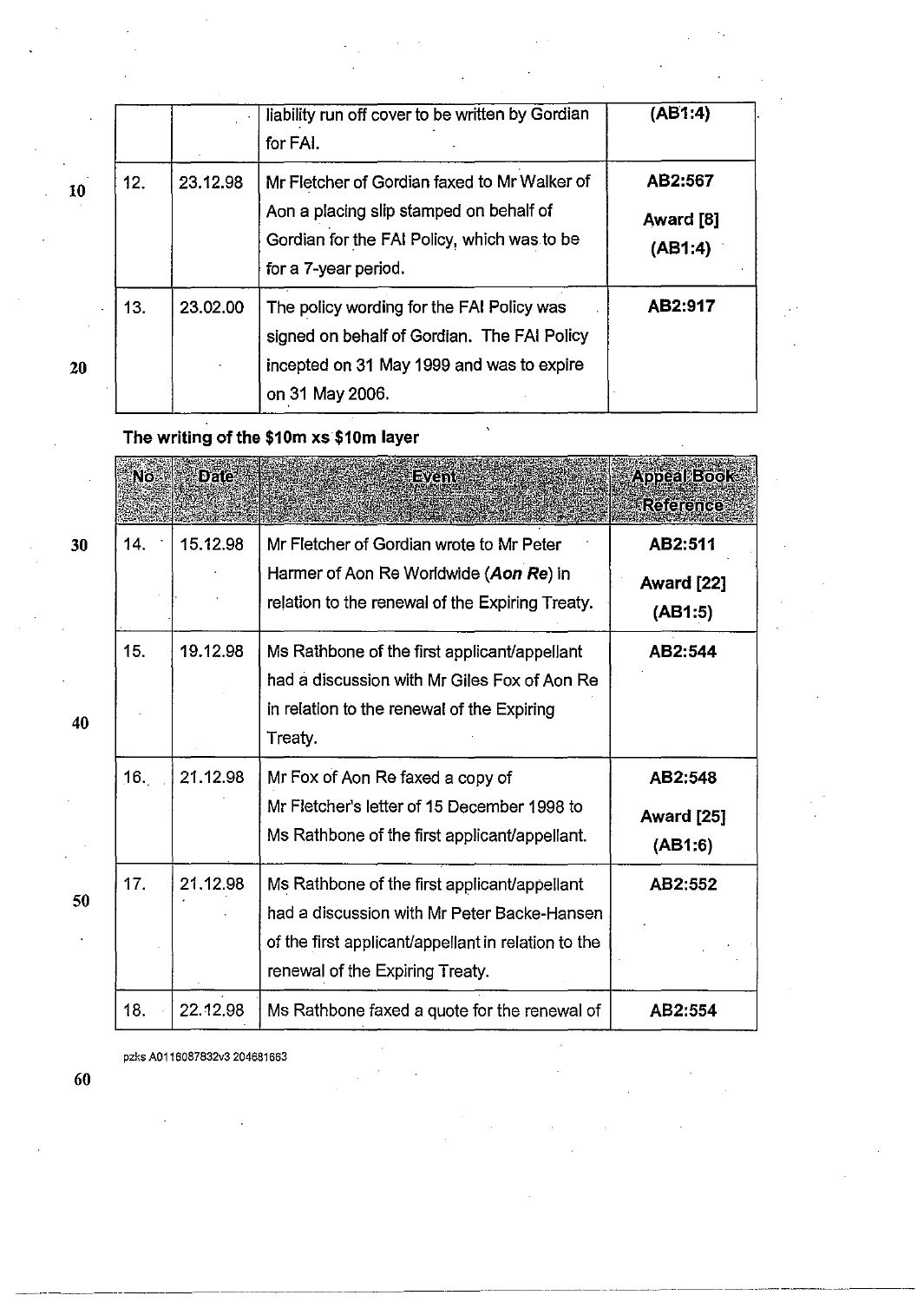| 10 |     |                       | the Expiring Treaty to Mr Fox of Aon Re. The<br>quote stated: "Original contracts: Up to three<br>years is acceptable. PINA clause to be<br>amended  Look forward to receiving slip for<br>our signature."                                           | <b>Award [26]</b><br>(AB1:6)            |
|----|-----|-----------------------|------------------------------------------------------------------------------------------------------------------------------------------------------------------------------------------------------------------------------------------------------|-----------------------------------------|
|    | 19. | 22.12.98              | Mr Fox of Aon Re wrote to Mr Fletcher of<br>Gordian attaching a draft slip.                                                                                                                                                                          | AB2:556<br>Award [27]<br>(AB1:6)        |
| 20 | 20. | 23.12.98              | The first applicant/appellant stamped a<br>placing slip for the \$10m xs \$10m layer along<br>with a copy of Mr Fletcher's letter of<br>15 December 1998. The \$10m xs \$10m layer<br>incepted 1 January 1999 and was to expire<br>on 31 March 2000. | AB2:571<br>Award [28]<br>(AB1:6)        |
| 30 | 21. | 23.12.98              | The second applicant/appellant stamped a<br>placing slip for the \$10m xs \$10m layer along<br>with a copy of Mr Fletcher's letter of<br>15 December 1998 and Ms Rathbone's letter<br>of 22 December 1998.                                           | AB2:571<br><b>Award [28]</b><br>(AB1:6) |
| 40 | 22. | 23.12.98,<br>31.12.98 | The third applicant/appellant and on<br>31 December 1998 the fourth<br>applicant/appellant stamped the placing slip<br>for the \$10m xs \$10m layer along with a copy<br>of Mr Fletcher's letter of 15 December 1998.                                | AB2:617<br>Award [28]<br>(AB1:6)        |
| 50 | 23. | 14.01.99              | Aon Re sent a cover note to Mr Fletcher of<br>Gordian in relation to the \$10m xs \$10m<br>layer.                                                                                                                                                    | AB2:663<br>Award [30]<br>(AB1:6)        |
|    | 24. | 10.02.99              | Mr Fletcher of Gordian wrote to Mr Fox of Aon<br>Re, stating: "I note that there is no limitations                                                                                                                                                   | AB2:749<br>Award [34]                   |

----------------------- .\_--- ---- -- ----- ----- -------------------------------- -------------

pzks A0116087832v3 204681663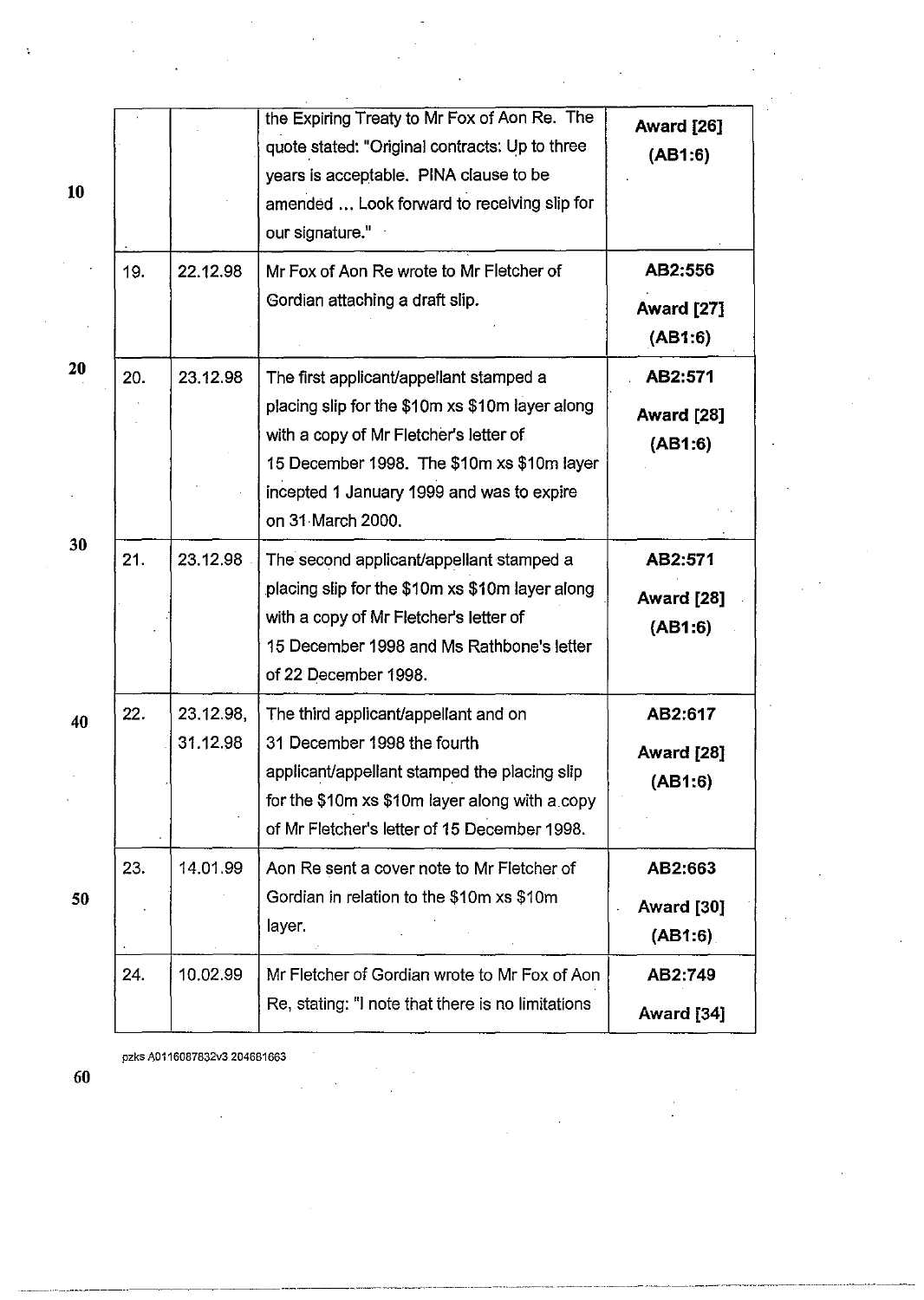| 10       |     |          | concerning the period of insurance policies<br>issued by GIO and ask that you confirm that<br>we will be covered for policies that are issued<br>for terms in excess of 12 months"                                                                                                                                                                              | (AB1:7)                          |
|----------|-----|----------|-----------------------------------------------------------------------------------------------------------------------------------------------------------------------------------------------------------------------------------------------------------------------------------------------------------------------------------------------------------------|----------------------------------|
| 20       | 25. | 15.02.99 | Mr Fox of Aon Re wrote to Mr Fletcher of<br>Gordian, stating: " I confirm reinsurers have<br>noted and agreed to your request  with<br>regard your need to write original policy<br>periods of 2 or 3 years"                                                                                                                                                    | AB2:751<br>Award [35]<br>(AB1:7) |
|          | 26. | 16.02.99 | In an internal memorandum Mr Fletcher of<br>Gordian stated: "Treaty coverage is as<br>expiring except that we now have protection<br>for long term policies up to 3 years"                                                                                                                                                                                      | AB2:753<br>Award [36]<br>(AB1:7) |
| 30<br>40 | 27. | 18.02.99 | Mr Fletcher of Gordian wrote to Mr Fox of Aon<br>Re, stating: "if we issue a policy for a 2 or 3<br>year period  but at the end of the first year,<br>we are asked to "roll forward" the term for<br>another year so as to preserve the concept of<br>a 2 or 3 year period, what cover do we have<br>under the current treaty for the "roll forward"<br>period? | AB2:755<br>Award [37]<br>(AB1:7) |
|          | 28. | 19.04.99 | Mr Fox of Aon Re wrote to Mr Fletcher of<br>Gordian, stating: " can confirm that your<br>treaties provide reinsurance to cover original<br>policy periods of up to three years."                                                                                                                                                                                | AB2:757<br>Award [38]<br>(AB1:7) |

# 50 The writing of the \$5m xs \$5m and \$3m xs \$2m layers

| -29. | 01.06.99 | Correspondence passed between Mr Peter | AB2:766,                        |
|------|----------|----------------------------------------|---------------------------------|
|      |          |                                        | Appeal Book<br><b>Reference</b> |

pzks A0116087832v3 204681663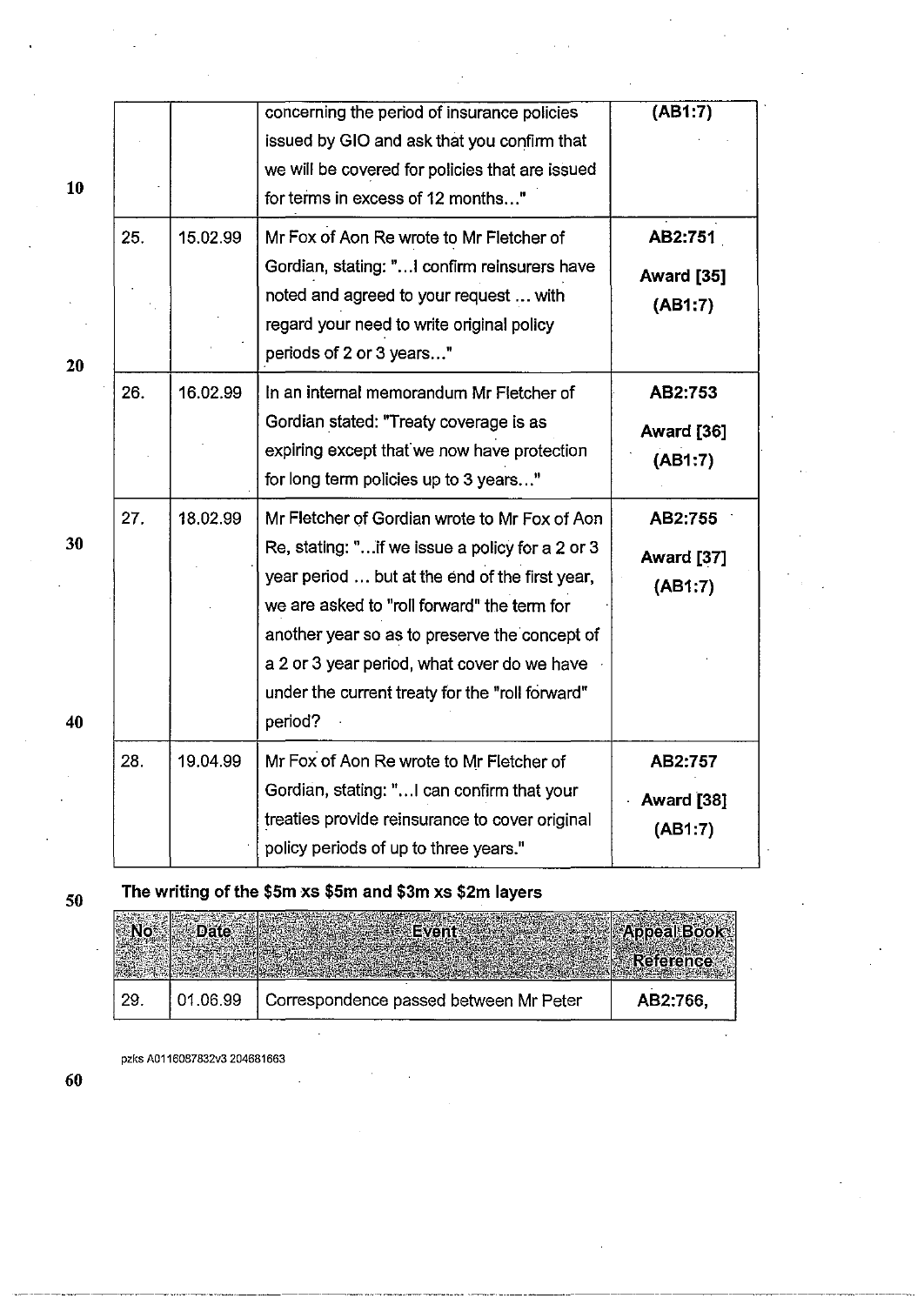|    |     | 04.06.99 | Burtenshaw of Gordian (who had replaced        | AB2:771,          |
|----|-----|----------|------------------------------------------------|-------------------|
|    |     | 21,06.99 | Mr Fletcher) and Mr Paul Clarke and            | AB2:776           |
|    |     |          | Mr Michael Ward of Benfield Grieg (Australia)  |                   |
| 10 |     |          | Pty Limited (Benfield) in relation to the      |                   |
|    |     |          | possibility of expanding Gordian's excess of   |                   |
|    |     |          | loss reinsurance coverage.                     |                   |
|    | 30. | 29.06.99 | Mr Backe-Hansen of the first                   | AB2:785           |
|    |     |          | applicant/appellant had a discussion with      | <b>Award [47]</b> |
|    |     |          | Mr Clarke and Mr Ward of Benfield in relation  | (AB1:8)           |
| 20 |     |          | to the possibility of the first                |                   |
|    |     |          | applicant/appellant providing excess of loss   |                   |
|    |     |          | reinsurance coverage to Gordian below the      |                   |
|    |     |          | existing \$10m xs \$10m layer.                 |                   |
|    | 31. | 05.07.99 | Mr Backe-Hansen of the first                   | AB2:801           |
| 30 |     |          | applicant/appellant sent a quote to Mr Ward    | <b>Award [48]</b> |
|    |     |          | of Benfield for a number of proposed layers of | (AB1:8)           |
|    |     |          | reinsurance for Gordian below the existing     |                   |
|    |     |          | \$10m xs \$10m layer.                          |                   |
|    | 32. | 16.08.99 | Placing slips for 80% of the \$5m xs \$5m and  | AB2:840-853       |
|    |     |          | \$3m xs \$2m layers were stamped on behalf     | Award [49]        |
| 40 |     |          | of the first, second and fifth                 | (AB1:8)           |
|    |     |          | applicants/appellants. The \$5m xs \$5m and    |                   |
|    |     |          | \$3m xs \$2m layers incepted on                |                   |
|    |     |          | 1 January 1999 and were to expire on           |                   |
|    |     |          | 31 March 2000.                                 |                   |
|    | 33. | 21.09.99 | Benfield sent cover notes to Gordian in        | AB2:860,          |
| 50 |     |          | relation to the \$3m xs \$2m and \$5m xs \$5m  | AB2:867           |
|    |     |          | layers.                                        |                   |
|    | 34. | 23.12.99 | Mr Ward of Benfield wrote to Mr Backe-         | AB2:874           |
|    |     |          | Hansen of the first applicant/appellant in     | Award [54]        |
|    |     |          |                                                |                   |

pzks A0116087832v3 204681663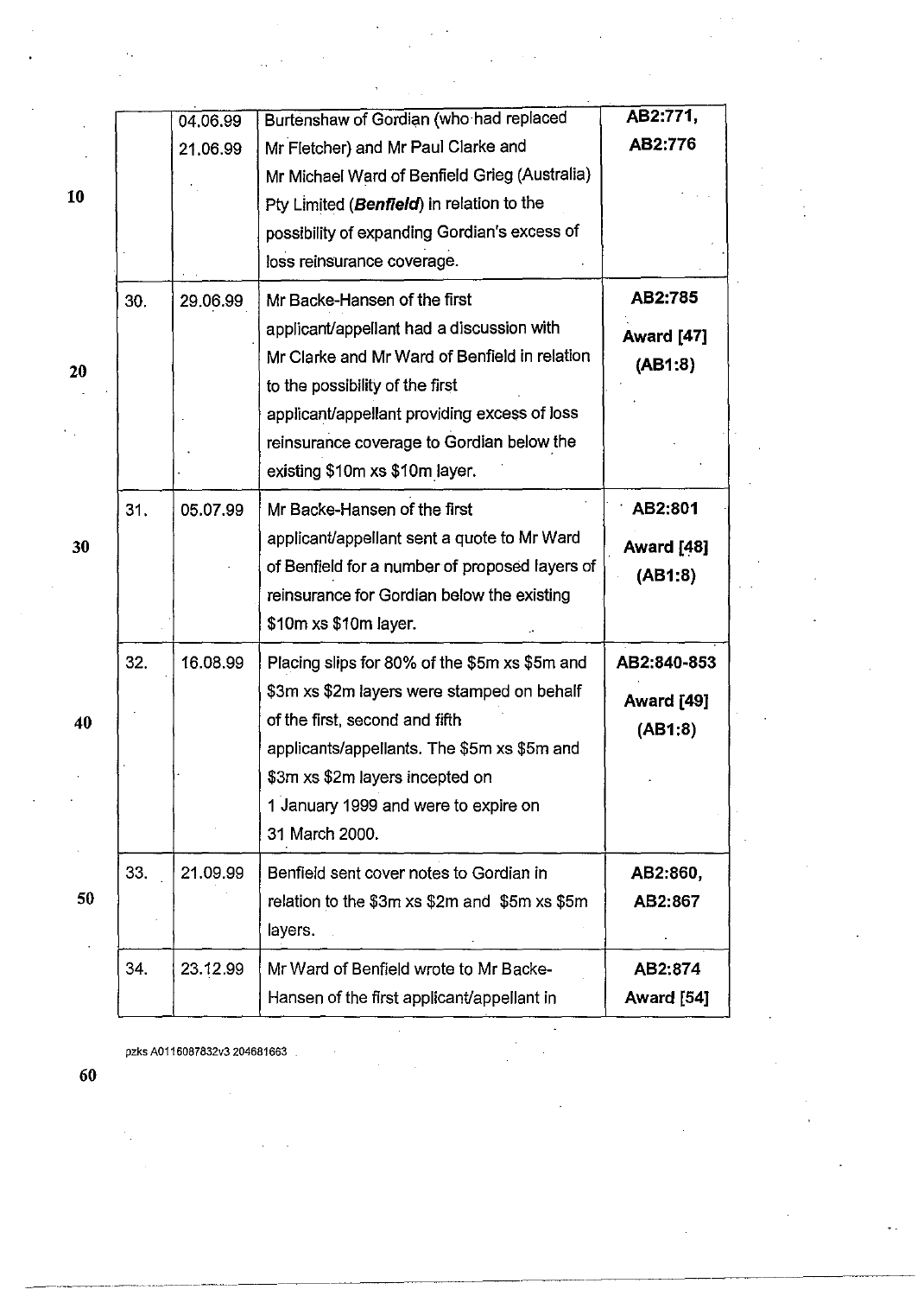|    |     |          | relation to a concern raised by Gordian with<br>the exclusion list under the \$5m xs \$5m and<br>\$3m xs \$2m layers.          | (AB1:9)                                 |
|----|-----|----------|--------------------------------------------------------------------------------------------------------------------------------|-----------------------------------------|
| 10 | 35. | 01.03.00 | Placing slips for the remaining 20% of the<br>\$5m xs \$5m and \$3m xs \$2m layers were<br>stamped on behalf of Copenhagen Re. | AB2:992<br>Award [58]<br>(AB1:9)        |
| 20 | 36. | 02.03.00 | Benfield sent revised cover notes to Gordian<br>in relation to the \$5m xs \$5m and<br>\$3m xs \$2m layers.                    | AB2:999<br><b>Award</b> [58]<br>(AB1:9) |

 $\ddot{\phantom{0}}$ 

## Subsequent events

|    | No. | Daa      | Event                                                                                                                                                                                                                    | Appeal Book<br>Reference                                |
|----|-----|----------|--------------------------------------------------------------------------------------------------------------------------------------------------------------------------------------------------------------------------|---------------------------------------------------------|
| 30 | 37. | 23.02.01 | Gordian is notified of circumstances that may<br>give rise to a claim under the FAI D&O policy                                                                                                                           | AB3:1042<br>Award [59]<br>(AB1:9)                       |
| 40 | 38. | 14.11.01 | Letter from Ms Lisette Douglas of the fourth<br>applicant/appellant to Mr Derek Elwell of Aon<br>Re requesting an amendment to the draft<br>treaty wording for the \$10m xs \$10m layer to<br>clarify its scope of cover | AB3:1072<br>Award [61]<br>(AB1:10)                      |
| 50 | 39. | 20.11.01 | Letter from Mr Elwell of Aon Re to Mr Robert<br>Hedges of Gordian in relation to the<br>requested amendment to the terms of the<br>\$10m xs \$10m layer                                                                  | AB3:1076<br><b>Award</b> [61]-<br>[62]<br>$(AB1:10-11)$ |
|    | 40. | 12.12.01 | Reinsurers through their solicitors write to<br>Aon Re and Benfield requesting the same<br>amendment to the terms of all of the<br>Reinsurance Treaties to clarify their scope of                                        | AB3:1081,<br>AB3:1083<br>Award [63]                     |

pzks A0116087832v3 204681663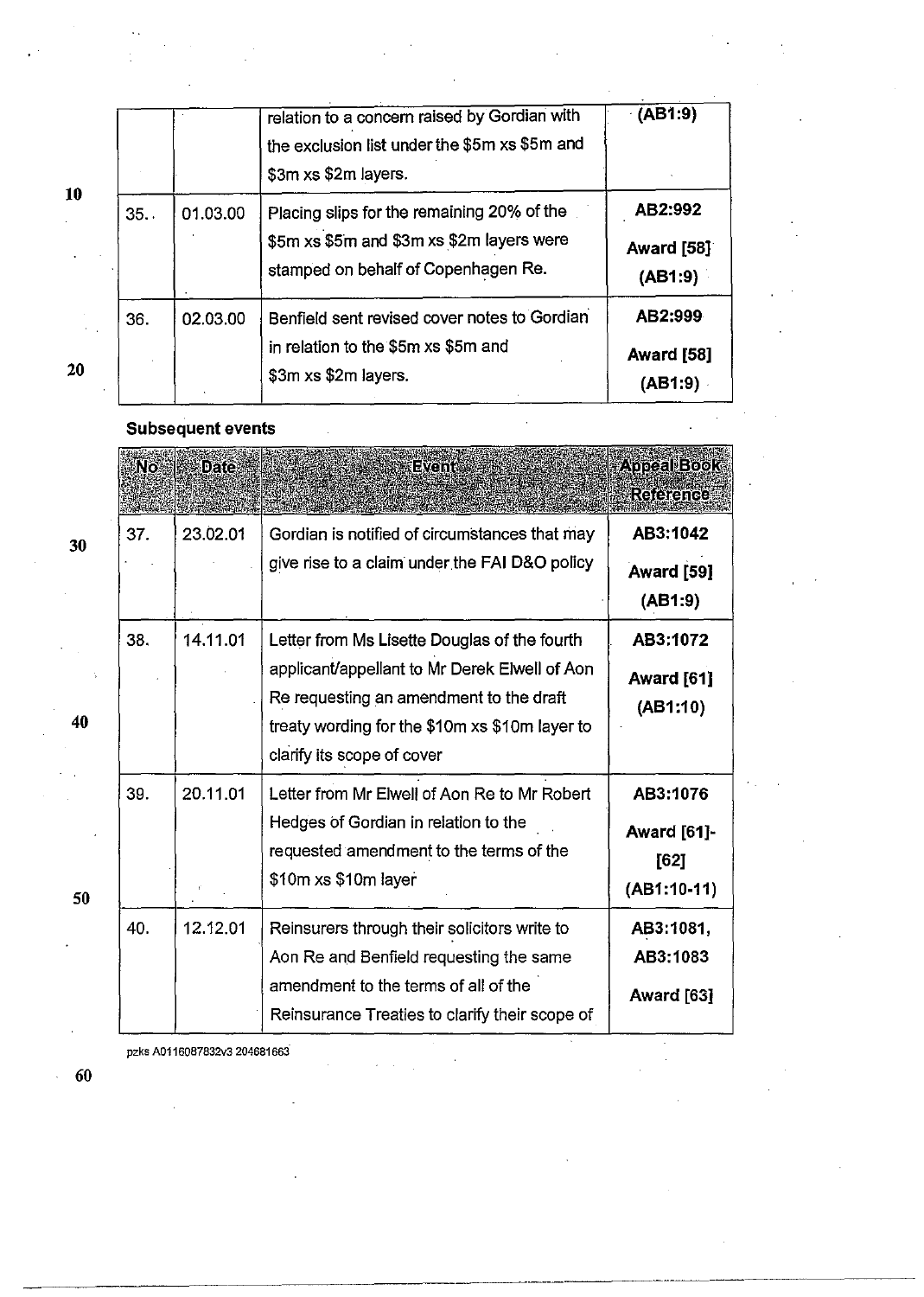|    |     |                       | cover                                                                                                               | (AB1:11)                           |
|----|-----|-----------------------|---------------------------------------------------------------------------------------------------------------------|------------------------------------|
| 10 | 41. | 12.12.01              | Email from Mr Elwell of Aon Re to the<br>Reinsurers' solicitors in relation to the                                  | AB3:1086-<br>$1087 -$              |
|    |     |                       | requested amendment to the terms of the<br>\$10m xs \$10m layer                                                     | Award [64]<br>(AB1:11)             |
|    | 42. | 17.12.01              | Letters from Mr Elwell of Aon Re to the<br>Reinsurers enclosing treaty wording for the                              | AB3:1088-<br>1093                  |
| 20 |     |                       | \$10m xs \$10m layer containing the requested<br>amendment                                                          | Award [66]<br>$(AB1:11-12)$        |
|    | 43. | 26.02.02-<br>20.03.02 | Reinsurers sign the treaty wording as<br>amended and return it to Aon Re                                            | AB3:1095,<br>AB3:1122,<br>AB3:1129 |
| 30 |     |                       |                                                                                                                     | <b>Award [67]</b><br>(AB1:12)      |
|    | 44. | 22.03.02              | Letter from Mr Elwell of Aon Re to Mr Hedges<br>of Gordian enclosing the treaty wording<br>signed by the Reinsurers | AB3:1130<br>Award [68]<br>(AB1:12) |

## Procedural history

| 40 | <b>No</b> | <b>Oalex</b> | <b>Event</b> <i>Event Reserve</i>                                                                                   | <b>Appeal Book</b><br><b>Reference</b> |
|----|-----------|--------------|---------------------------------------------------------------------------------------------------------------------|----------------------------------------|
| 50 | 45.       | 15.10.04     | Arbitration commences by service of<br>Gordian's points of claim                                                    |                                        |
|    | 46.       | 02.02.07     | Gordian seeks to amend its points of claim to<br>include reliance on section 18B of the<br>Insurance Act 1902 (NSW) |                                        |
|    | 47.       | 21.11.07     | Interim arbitration hearing to determine<br>Gordian's application to amend its points of                            |                                        |

 $\ddot{\phantom{a}}$ 

 $\ddot{\phantom{0}}$ 

 $\ddot{\cdot}$ 

pzks A0116087832v3 204681663

20

40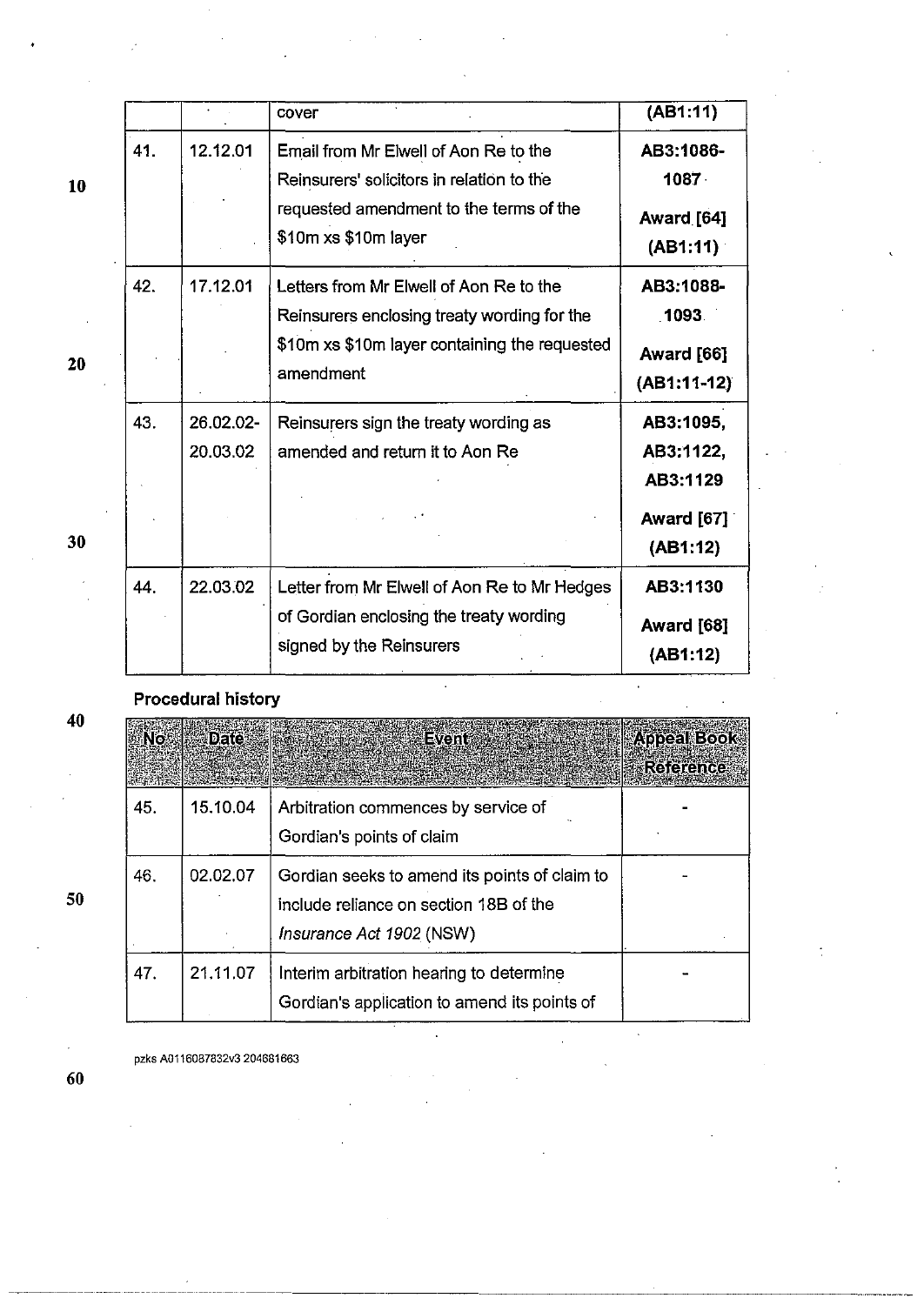|    |     |                       | claim to include reliance on section 18B of the<br>Insurance Act 1902 (NSW)                                                                                                                        |              |
|----|-----|-----------------------|----------------------------------------------------------------------------------------------------------------------------------------------------------------------------------------------------|--------------|
| 10 | 48. | 26.11.07              | Mr Tony Fitzgerald AC QC hands down<br>interim award in relation to Gordian's<br>application to amend its points of claim to<br>include reliance on section 18B of the<br>Insurance Act 1902 (NSW) |              |
|    | 49. | 14.07.08              | Hearing before arbitrators commences                                                                                                                                                               | AB3:1132     |
| 20 | 50. | 22.07.08              | Hearing before arbitrators concludes                                                                                                                                                               | AB4:1557     |
|    | 51. | 10.10.08              | Award handed down by arbitrators                                                                                                                                                                   | <b>AB1:1</b> |
|    | 52. | 07.11.08              | Reinsurers seek leave to appeal from the<br>arbitrators' award by filing Commercial List<br><b>Statement</b>                                                                                       | AB1:26       |
| 30 | 53. | 21.11.08,<br>12.12.08 | Directions hearings before Bergin J in relation<br>to the concurrent hearing of the Reinsurers'<br>application for leave to appeal from the<br>arbitrators' award and the appeal itself            |              |
|    | 54. | 01.04.09              | Hearing before Einstein J commences                                                                                                                                                                |              |
| 40 | 55. | 01.04.09              | Judgment of Einstein J on concurrent hearing<br>of the application for leave to appeal and the<br>appeal itself (revised 02.04.09)                                                                 | AB4:1679     |
|    | 56. | 03.04.09              | Hearing before Einstein J concludes                                                                                                                                                                |              |
|    | 57. | 08.04.09              | Judgment of Einstein J                                                                                                                                                                             | AB4:1684     |
| 50 | 58. | 29.04.09              | Gordian seeks leave to appeal from<br>Einstein J's judgment by filing a Summons<br>Seeking Leave to Appeal                                                                                         | AB4:1727     |
|    | 59. | 27.05.09              | Reinsurers seek leave to cross-appeal from<br>Einstein J's judgment by filing a Summons                                                                                                            | AB4:1747     |
|    |     |                       |                                                                                                                                                                                                    |              |

pzks A0116087832v3 204681663